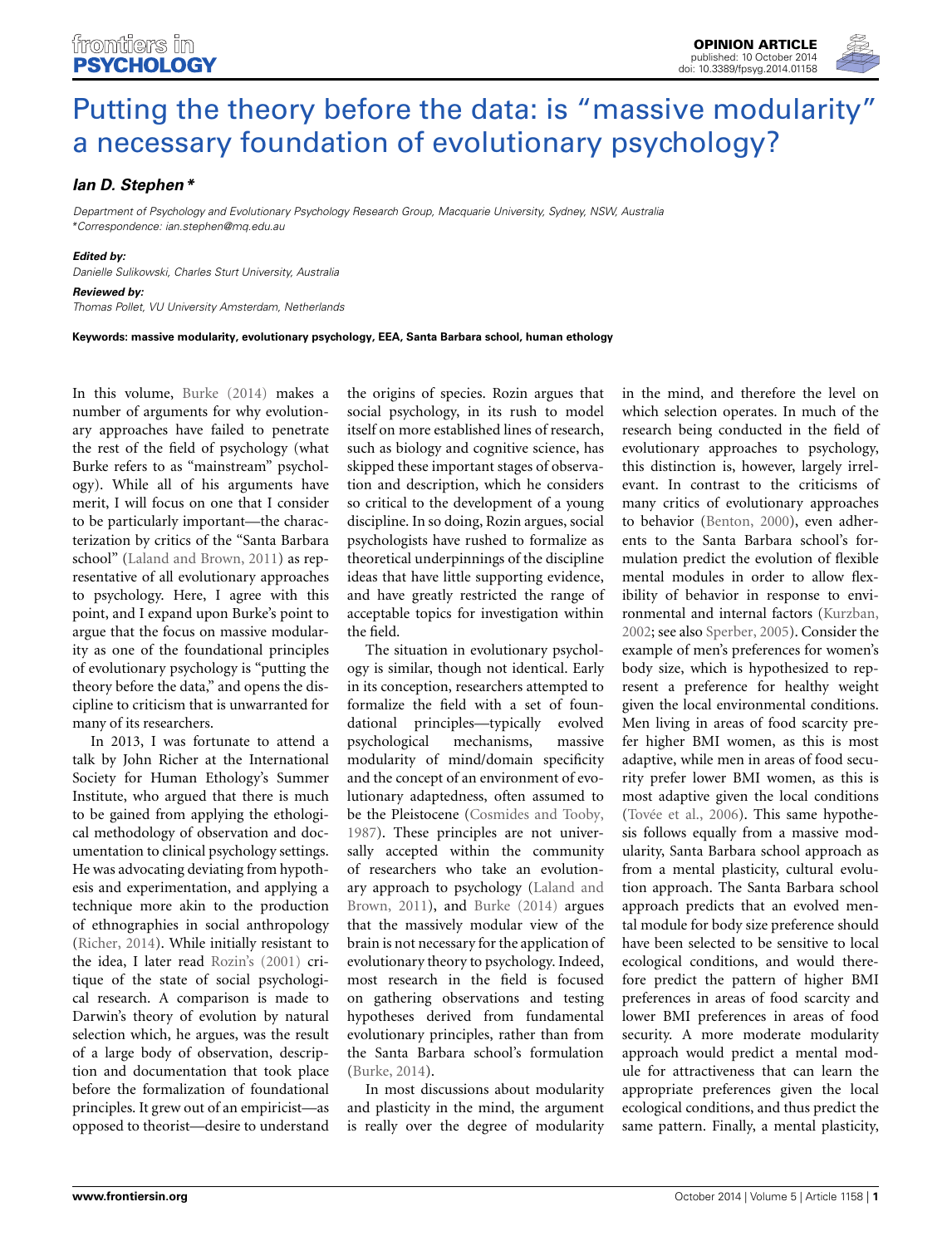cultural evolution approach would predict that culturally transmitted body size preferences would result in fitness benefits for those who carried the appropriate body size preference given the local ecological conditions, and would therefore predict the same pattern. It is not necessary to commit to one of these models of mind in order to formulate hypotheses based on evolutionary predictions [\(Burke,](#page-1-0) [2014](#page-1-0)). The necessary foundational principles are merely that behavior, cognition and perception have fitness consequences, and that selection shapes behavior, perception and cognition; something upon which all researchers adopting evolutionary approaches to psychology can surely agree.

While mainstream cognitive psychology and neuroscience are producing some convincing data that different types of information are processed in different brain regions—which could be considered modules—and there have been some well-reasoned defenses of the concept of mass[ive modularity \(e.g.,](#page-1-9) Barrett and Kurzban, [2006\)](#page-1-9), the conception of the massively modular mind lacks sufficient empirical evidence [\(Laland and Brown,](#page-1-1) [2011](#page-1-1)). [Burke](#page-1-0) [\(2014\)](#page-1-0) points out that, in the absence of alternative formally articulated sets of foundational principles, the Santa Barbara school's formulation presents critics of evolutionary approaches to psychology with a supposed foundational principle that lacks a solid empirical basis, and allows these critics to dismiss the entire field as built on shaky foundations. Ironically, the criticism that is aimed at evolutionary approaches to psychology (which, it should be noted, began well before the formalization of the Santa Barbara principles) provides substantial pressure to formalize that other disciplines did not have to weather during their early stages [\(Rozin](#page-1-3), [2001\)](#page-1-3). [Laland and Brown](#page-1-1) [\(2011\)](#page-1-1) point out that Wilson felt that sociobiology was held up to unfair standards: "While the sociological or cultural model is assumed to be true unless proven false beyond any possible doubt, the biological model is assumed to be false unless evidence is completely unassailable in their support." This could also be said of evolutionary approaches to psychology more generally.

So where to from here? Others in this volume argue that the massive modularity of m[ind is an empirical question \(](#page-1-10)Barrett et al., [2014\)](#page-1-10), and I strongly agree. It may well turn out to be true, but before identifying this model of mind as a foundational principle, it is important to ensure that it is well supported empirically. In the meantime, it is encouraging to note that the early attempt to formalize foundational principles has not led to the over-focus on a small number of topics and techniques that [Rozin](#page-1-3) [\(2001](#page-1-3)) decries in social psychology. Evolutionary approaches to psychology investigate a wide range of topics, from mate selection, life history strategy, food gathering and sharing, cooperation and altruism, aggression, gender roles, and parenting, and use a wide range of techniques—experimental psychological techniques, game theory, ethology, and ethnographic observations to name but a few. Anyone who attends HBES, EHBEA, ISHE or any of the other conferences dedicated to the approach will discover that new fields of study are constantly being approached through the lens of evolutionary theory.

In conclusion, then, while there is pressure from critics of the field to declare a set of foundational principles for the field, including determining whether or not the mind is domain specific and massively modular, these are empirical questions that require further research. Further, the structure of the mind is not a prerequisite for the investigation of psychology through an evolutionary lens. The field should therefore continue to research the question of modularity of mind, and continue to explore the broad range of human behavior and cognition through observation, documentation and hypothesis generation and testing. There is little to be gained by prematurely formalizing the foundations of the field—putting the theory before the data—particularly if those foundations later turn out to be shaky.

# **ACKNOWLEDGMENT**

I would like to thank Prof Dick Stevenson for his discussion about the topic.

## **REFERENCES**

<span id="page-1-9"></span>Barrett, H. C., and Kurzban, R. (2006). Modularity in cognition: framing the debate. *Psychol. Rev.* 113, 628–647. doi: 10.1037/0033-295XX.113.3.628

- <span id="page-1-10"></span>Barrett, L., Pollet, T., and Stulp, G. (2014). From computers to cultivation: reconceptualising evolutionary psychology. *Front. Psychol.* 5:867. doi: 10.3389/fpsyg.2014.00867
- <span id="page-1-5"></span>Benton, T. (2000). "Social causes and natural relations," in *Alas Poor Darwin: Arguments Against Evolutionary Psychology,* eds H. Rose and S. Rose (New York, NY: Harmony Books), 249–270.
- <span id="page-1-0"></span>Burke, D. (2014). Why isn't everyone an evolutionary psychologist? *Front. Psychol.* 5:910. doi: 10.3389/fpsyg.2014.00910
- <span id="page-1-4"></span>Cosmides, L., and Tooby, J. (1987). "From evolution to behaviour: evolutionary psychology as the missing link," in *The Latest on the Best: Essays on Evolution and Optimality,* ed J. Dupre (Cambridge, MA: The MIT Press), 277–306.
- <span id="page-1-6"></span>Kurzban, R. (2002). Alas poor evolutionary psychology: unfairly accused, unjustly condemned. *Hum. Nat. Rev.* 2, 99–109. Available online at: <http://human-nature.com/nibbs/02/apd.html>
- <span id="page-1-1"></span>Laland, K., and Brown, G. (2011). *Sense and Nonsense: Evolutionary Perspectives on Human Behaviour, 2nd Edn*. Oxford: Oxford University Press.
- <span id="page-1-2"></span>Richer, J. (2014). "Disordered" behaviour. Alternatives to DSM-5 from and ethological perspective. *Hum. Ethol. Bull.* 29, 27–55. Available online at: [http://media.anthro.uni](http://media.anthro.univie.ac.at/ishe_journal/index.php/heb/article/view/113/100) [vie.ac.at/ishe\\_journal/index.php/heb/article/view/](http://media.anthro.univie.ac.at/ishe_journal/index.php/heb/article/view/113/100) [113/100](http://media.anthro.univie.ac.at/ishe_journal/index.php/heb/article/view/113/100)
- <span id="page-1-3"></span>Rozin, P. (2001). Social psychology and science: Some lessons from Solomon Asch. *Pers. Soc. Psychol. Rev.* 5, 2–14. doi: 10.1207/S15327957PSPR 0501\_1
- <span id="page-1-7"></span>Sperber, D. (2005). "Dan Sperber. 2005. Modularity and relevance: how can a massively modular mind be flexible and context-sensitive?," in *The Innate Mind: Structure and Content,* eds P. Carruthers, S. Laurence, and Stich, S (Oxford: Oxford University Press), 53–68.
- <span id="page-1-8"></span>Tovée, M. J., Swami, V., Furnham, A., and Mangalparsad, R. (2006). Changing perceptions of attractiveness as observers are exposed to a different culture. *Evol. Hum. Behav.* 27, 443–456. doi: 10.1016/j.evolhumbehav.2006.05.004

**Conflict of Interest Statement:** The author declares that the research was conducted in the absence of any commercial or financial relationships that could be construed as a potential conflict of interest.

*Received: 25 August 2014; accepted: 24 September 2014; published online: 10 October 2014.*

*Citation: Stephen ID (2014) Putting the theory before the data: is "massive modularity" a necessary foundation of evolutionary psychology? Front. Psychol. 5:1158. doi: [10.3389/fpsyg.2014.01158](http://dx.doi.org/10.3389/fpsyg.2014.01158)*

*This article was submitted to Evolutionary Psychology and Neuroscience, a section of the journal Frontiers in Psychology.*

*Copyright © 2014 Stephen. This is an open-access article distributed under the terms of the [Creative Commons](http://creativecommons.org/licenses/by/4.0/) [Attribution License \(CC BY\).](http://creativecommons.org/licenses/by/4.0/) The use, distribution or reproduction in other forums is permitted, provided the original author(s) or licensor are credited and that the original publication in this journal is cited, in accordance with accepted academic practice. No use, distribution or reproduction is permitted which does not comply with these terms.*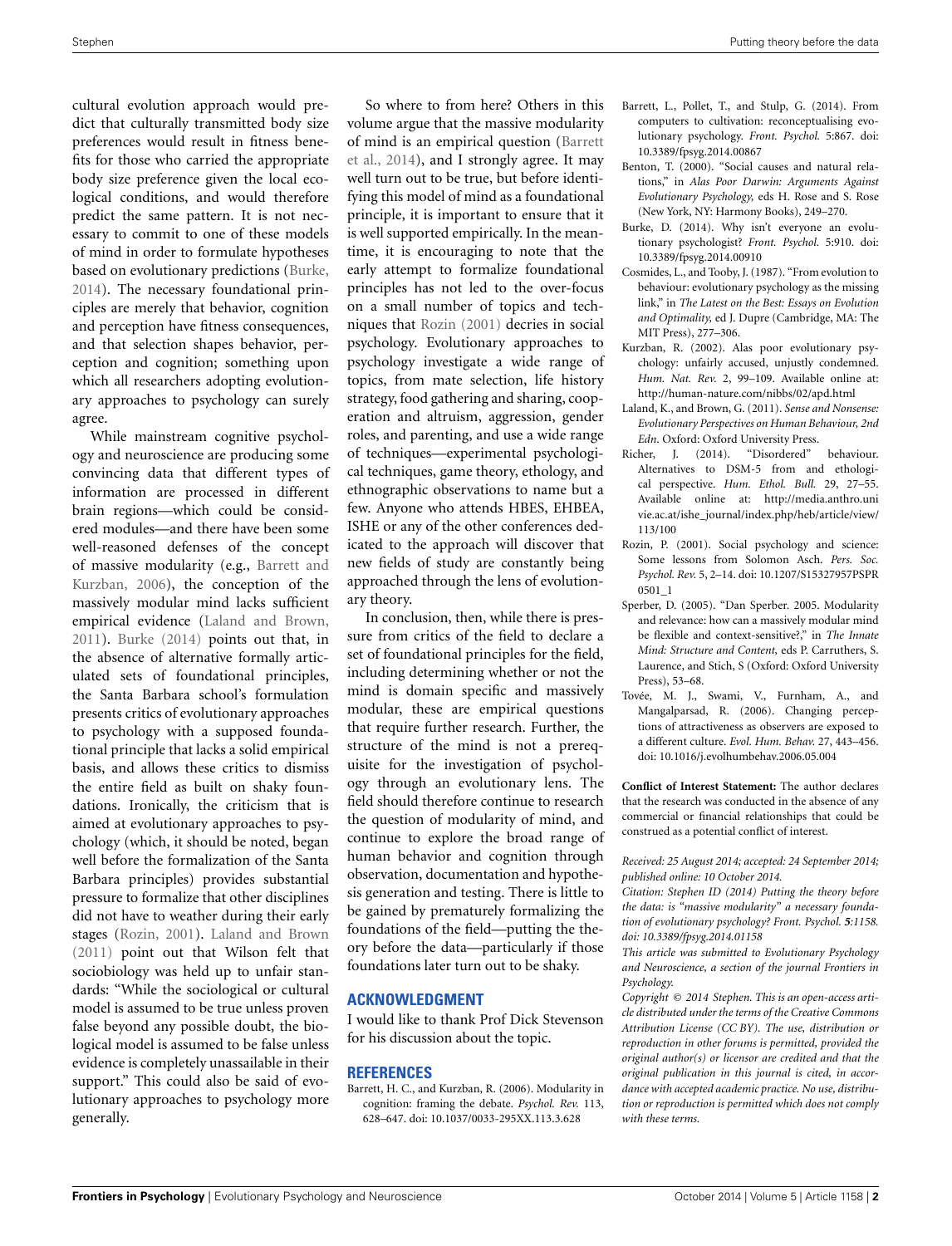**Journal**

**SER** ÷

S.

**Trontiers**<br>IN PSYCHOLOGY

ц

**Or** 



**Community** JULY 14, 2011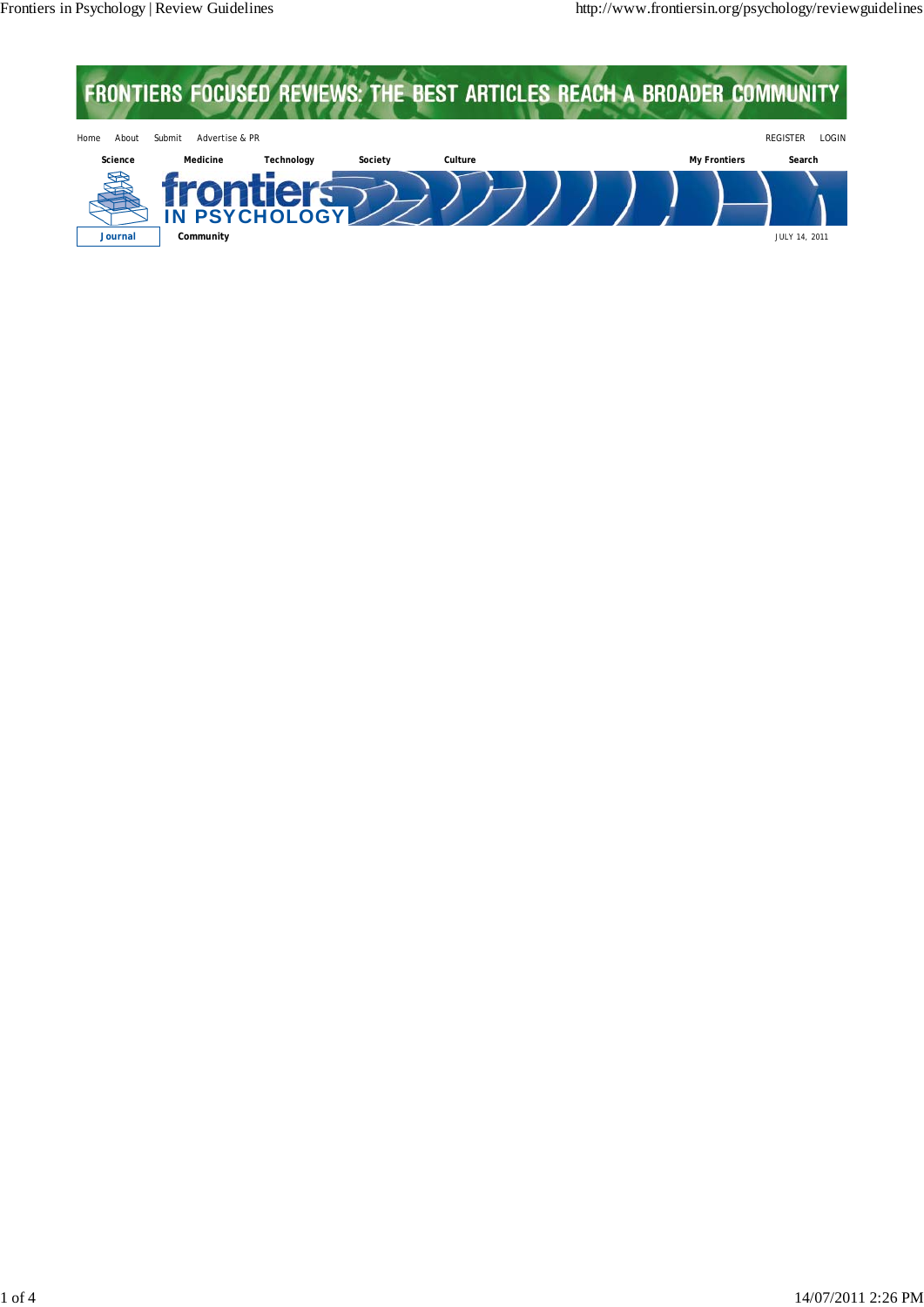Home

About the Journal Editorial Board

Archive

Research Topics

View Some Authors

Review Guidelines

**Search**

Article Type

 $\overline{A}$ 

Publication Date

From To

Go Q

 $\overline{\mathbf{a}}$ 

**Author Info**

Why Submit?

Fees

Article Types

Author Guidelines

Submission Checklist Contact Editorial

**Office** 

Submit Manuscript

**Journal Info Review Guidelines**

Frontiers Reviews significantly redefine the assignments for both authors and editors in order to guarantee the most accurate, efficient and impartial reviews in academic publishing. Frontiers reviews largely rely on the advanced IT functionalities of the Frontiers platform and are typically articulated into two consecutive phases:

**INDEPENDENT REVIEW**

During the Independent Review phase, the review editors assess the paper independently from each other and the authors, according to a standardized review template.

## **INTERACTIVE REVIEW**

During the Interactive Review phase, authors and Review Editors can interact with each other through real-time comments in the discussion forum. The Associate Editor and if required the Specialty Chief Editor can also enter the Review Forum and oversee this review process.

Frontiers Review at a Glance

Frontiers Full Review Frontiers Short Review

## **Frontiers Review at a Glance**

The Frontiers Review System provides and guarantees:

### **OPEN REVIEWS**

Frontiers is striving to remove any bias from the review process and acknowledge the reviewers for the significant contributions in improving the paper. To quarantee the most transparent and objective reviews, the identities of review editors remain anonymous during the review period. Only in case an article is accepted do their names appear on the published manuscript, without exceptions. However, if for any reasons a review editor withdraws during any stage of the review process, his/her name will not be disclosed.

### **STANDARDIZED AND HIGH QUALITY REVIEWS**

Frontiers provides a review template to make reviews systematic and convene the efforts of review editors exclusively on objective issues. The review must focus solely on the quality of both the research and the manuscript, and aim at providing constructive comments to bring the final paper to its best quality. This allows fair, rapid, comprehensive and comparable assessment of research. The evaluation of the research will be done successively by means of the Frontiers Evaluation System. Moreover, Frontiers provides authors with the highest quality review service by assigning only the world's top researchers to the Frontiers Boards of editors.

#### **INTERACTIVE REVIEWS**

Our Interactive Review Forum facilitates the review process by enabling all participants (authors, review editors, the associate editor and, if need be, the specialty chief editor) to view reports and directly communicate with one another to easily address comments regarding an article. Indeed, the goal of the Interactive Review is to facilitate convergence of opinions. This phase allows unlimited rounds of reviews and resubmissions, until the manuscript is deemed acceptable.

#### **RAPID PAPER PENDING PUBLICATIONS**

Once the Interactive Review Forum is activated, Frontiers allows to immediately publish the abstract of an article in review as "paper pending". By securing the public declaration date of the discovery, the paper pending allows a pressure-free and most effective collaboration with the review editors towards improving the manuscript, without the concern that the authors' discovery might be scooped while the review is on-going.

## **OBJECTIVE REVIEW**

Frontiers promotes a strict separation between review and evaluation. Review editors may comment only in regard to objective issues and may reject research papers based exclusively upon objective errors. The mandate for review editors is to ensure that the results are valid, the analysis is flawless and the quality as high as possible. The significance of articles is separately evaluated by the entire community by means of the Frontiers Evaluation System.

#### **ARBITRATIONS**

Should a dispute arise that threatens to reject an article, the author may trigger arbitration. In the first place, the associate editor will arbitrate and involve all review editors in a discussion aimed at resolving the dispute. If a resolution cannot be agreed upon, the specialty chief editor is alerted and can opt to bring in additional review and associate editors for consultation. An article can be rejected if the arbitration rules that the objective error stands. Review editors are entitled to trigger arbitration, too, if they reckon that the author is reluctant to make required changes. Review editors may withdraw from the review process if they disagree with other editors, the authors and the arbitration rulings (in which case their identity remains undisclosed). The withdrawal of a review editor requires the recruitment of a new one, and significantly slows down the process. Therefore, authors are encouraged to co-operate as much as possible in addressing the concerns of the review editors involved with their articles.

## **Full Peer Review**

The following articles types are attributed a full, standardized peer review:

Tier 1: Original Research Articles, Hypothesis & Theory Articles, Perspective Articles, Methods Articles, Clinical Case Studies, Mini Reviews and Review **Articles** 

Tier 2:Focused Reviews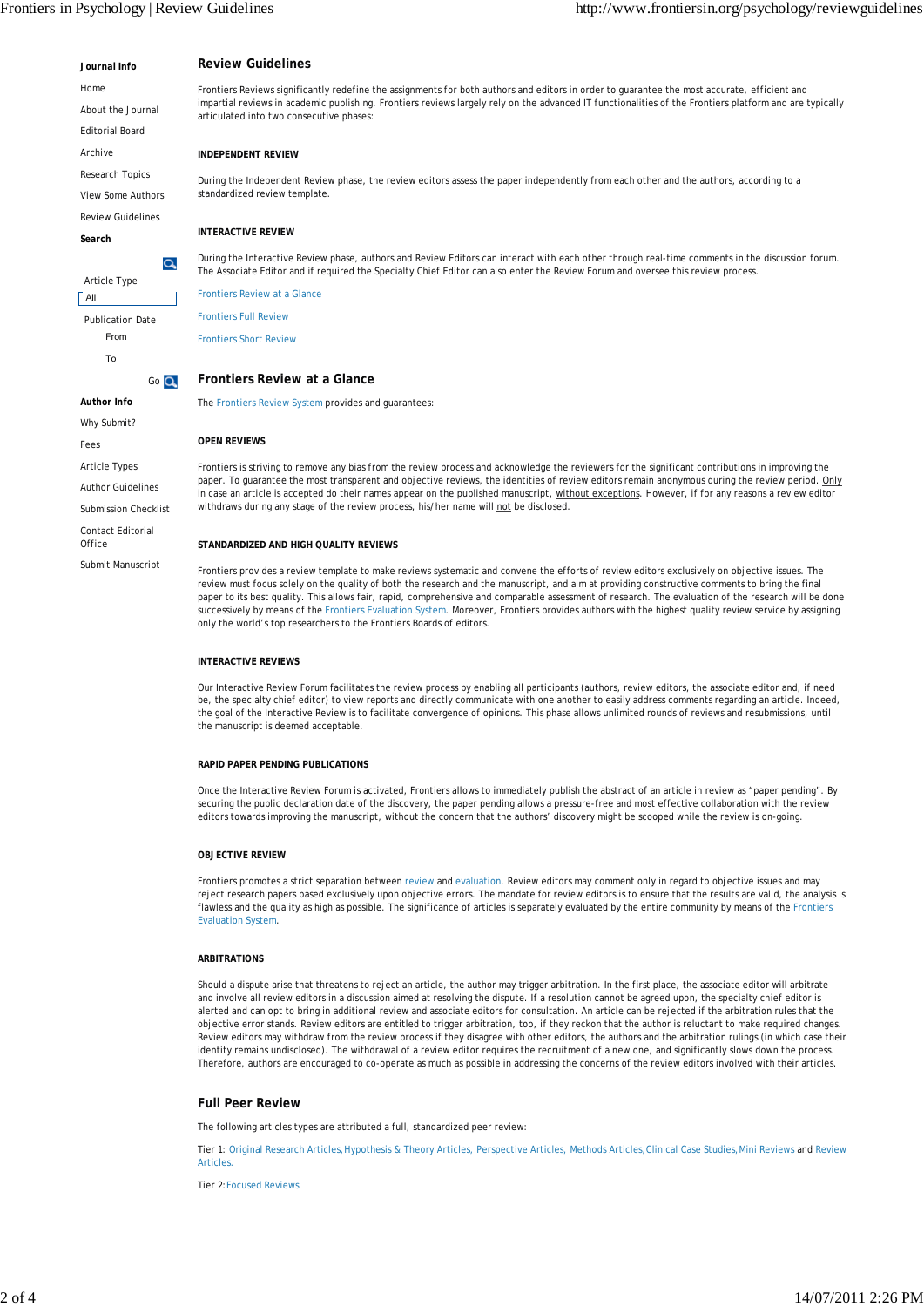#### **POST SUBMISSION STEPS**

Following the Frontiers online manuscript submission, an associate editor of the relevant Frontiers Specialty is immediately invited to take on the manuscript editorial assignment. After a preliminary content check, the associate editor may either decide to send the manuscript out for review or recommend it for immediate rejection to the specialty chief editor.

In the latter case, the specialty chief editor may confirm the associate editor's recommendation of immediate article rejection due to the following reasons:

An objective error (generally accepted by the community and not one that would be debatable by some);

An excessive amount of language errors;

Lack of research quality or ethical standards.

The specialty chief editor may, nevertheless, override the associate editor's recommendation and decide that the manuscript deserves being reviewed, in which case he/she will assign the article to a new associate editor who agrees to send the article for review.

The associate editor then assigns the article to at least two review editors, either selected from the Frontiers Board of review editors or appropriately recruited among the experts in the area. The whole process described above is a rapid one, since review editors are invited within one week from article submission and must accept or decline a review invitation within a few business days.

#### **INDEPENDENT REVIEW PHASE**

Within ten days after being assigned to an article, the review editors shall submit the standardized Frontiers Independent Review Report via the online review forum. The associate editor is automatically notified as soon as each of the Independent Review Reports is submitted.

During the Independent Review phase, the review editors assess the paper independently from each other and the authors, according to our standardized review template.

Once all review editors have submitted an Independent Review Report, the associate editor is responsible for activating the successive phase of the Frontiers Review, i.e. the Interactive Review Forum. Even if the Independent Review Reports are unfavorable to the authors, the Interactive Review Forum must be activated to allow authors the opportunity of rebuttal.

#### **INTERACTIVE REVIEW PHASE**

Once the associate editor activates the Interactive Review Forum, authors are immediately notified to enter the forum, where they are able to view the review comments, and have up to two months to prepare responses and/or a revised manuscript resubmission, if necessary.

The associate editor monitors the discussions occurring between authors and review editors within this forum, and ensures not only the timeliness, but also the constructiveness of the participants' interaction. Should a dispute arise at this stage, the associate editor must act as a mediator, working with all parties involved to resolve the issues and even inviting new review editors for further opinions. If the disagreement persists, the specialty chief editor is then obliged to enter the Interactive Review Forum, examine the situation and take a final decision, as to whether the review should be ended by article rejection or continued by a new set of editors.

When a disagreement cannot be resolved to the satisfaction of a review editor, the latter is in full right to withdraw from the review at any phase. in which case the associate editor will invite another review editor.

At this stage, a manuscript may be rejected for the following reasons:

an objective error is found that cannot be corrected;

experiments are found to be invalid;

authors are unable or unwilling to address issues raised by the review editors.

The review is complete once all review comments are addressed to the review editors' satisfaction.

#### **ARTICLE ACCEPTANCE**

If the review editors are satisfied with the authors'efforts at amending the manuscript, they then briefly finalize their Interactive Review Reports, which automatically notifies the associate editor of article acceptance. The associate editor accepts the final version of the manuscript within five days, and this action does not require the approval of the specialty chief editor.

Once a manuscript is accepted, the authors receive an automated notification informing them of the acceptance and the provisional PDF will instantly appear online. Review editors are invited to publish a one-page joint commentary to be linked to the published article, however this is not mandatory. Payment of the publication fee is required within thirty days of acceptance and necessary before final publication of the manuscript.

#### **REJECTION**

Articles can only be rejected by the chief editor, while the associate editor who handles an article can only recommend to reject an article. The chief editor may override an associate editor's recommendation to reject the article and insist to call in further review editors to continue the review process.

## **TIER 2**

If the submitted article is a Focused Review, i.e. a prestigious, invitation-only, tier 2 review highlighting an outstanding tier 1 article, the previous Associate and Review Editors are assigned the review of the new manuscript again (if available to take on the article). This manuscript is again written by the previous authors and is an abridged and revised version of the original article following the author guidelines for Focused Reviews. It requires a full peer review in regard to technical language, since it addresses a broader, less specialized community.

#### **Short Peer Review**

The following articles types are attributed a shortened peer review:

Tier 1: Commentaries, Opinion Articles, Editorials and Book Reviews.

Tier 2: Frontiers Commentaries.

Short peer reviews differ from full peer reviews mainly in two aspects: they are directly forwarded to the Interactive Review phase and they may be